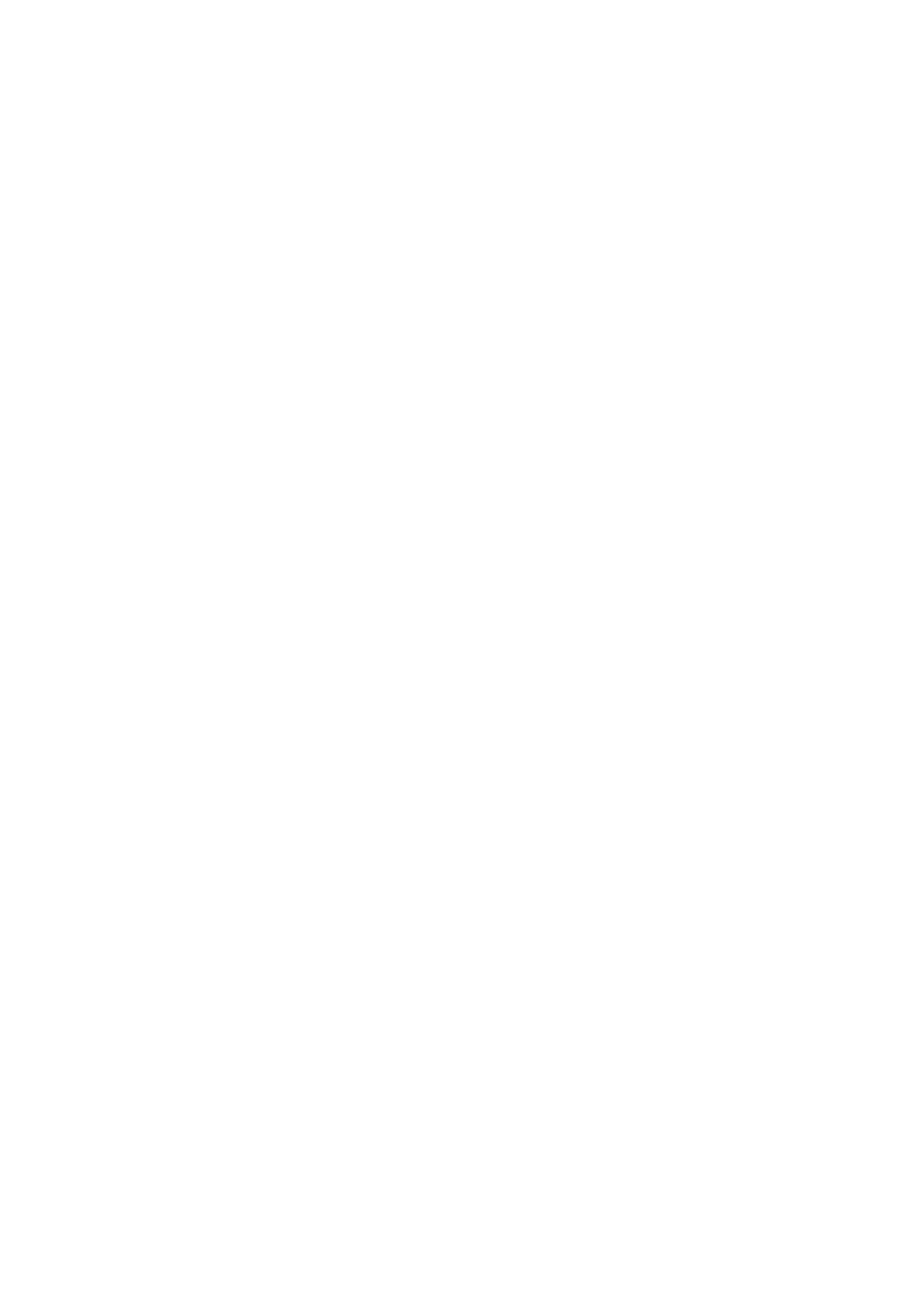series of imaging testing: CT scan in Clostridium difficile colitis, endoscopy - it can deliver a rapid diagnosis if pseudomembranes are visualized. Nevertheless, the use of endoscopy is rarely recommended in the setting of colitis, because of the high risk of perforation (10).

## **Antibiotic therapy**

First of all, when CDI is suspected, all unnecessary antibiotic agents will be discontinued. In mild-to-moderate cases, it is believed that oral metronidazole 500 mg three times per day for 10 days may be a successful treatment. Although metronidazole may be associated with more frequent side effects, in patients with an initial episode of non-severe CDI it is preferred, when access to vancomycin or fidaxomicin is limited (11-12). However, recent data have suggested an overall superiority of vancomycin to metronidazole for treatment of patients with CDI. Oral vancomycin 125mg four times a day for 10 days is recommended as first choice also for moderate cases (9).

In patients in whom oral antibiotics cannot be administrated, it is not recommended the intravenous administration. Intravenous vancomycin has no effect on CDI since the antibiotic is not excreted into the colon. A good alternative is vancomycin enema, especially for patients who cannot tolerate oral preparation - patients with ileus (12). In surgical patients with Hartmann resection, ileostomy, trans-stoma vancomycin may also be effective.

A valid alternative to vancomycin may be fidaxomicin administrated 200mg twice a day for a period of 10 days. Recent data showed that fidaxomicin is useful for patients who are considered at high risk of recurrence.

Patients with severe C. difficile infection, fulminant colitis, that progresses to systemic toxicity, and patients with organ failure require early surgical intervention. Nevertheless, emergency surgery for fulminant colitis will increase the mortality; bad prognostic factors are prolonged preoperative intubation, acute renal failure, multiple organ failure (13). In these cases, before surgery, patients with fulminant colitis should be treated with high doses of vancomycin, oral and enema, in combination with intravenous metronidazole.

An effective option for patients with multiple recurrences of CDI with failure of antibiotic treatment, may be the fecal microbiota transplant (FMT). Although fecal microbiota transplant has great success rates with long term durability, some disadvantages still exist (14): the laborious manipulation of feces and the enteral administration, the big costs of preparing the samples, making this treatment likely unattractive for both patients and physicians. The encapsulated preparation of FMT is a less invasive and also improved concept, that recently has had success.

## **Conclusions**

*Clostridium difficile* infection has become a global public challenge, do to the increase of incidence worldwide, esspecially among surgical patients. Therefore, a better management of the disease by optimization of the perioperative treatment, postoperative care, immediate diagnosis of CDI and implementation of infection prevention and control strategies are of greatest importance in controlling this challenging infection.

> *Conflict of interest:* none declared *Financial support:* none declared

## **references**

- 1. Hermsen JL, Dobrescu C, Kudsk KA. *Clostridium difficile* infection: A surgical disease in evolution. *J Gastrointest Surg* 2008;12(9):1512–7.
- 2. McFarland VL. Update on the changing epidemiology of *Clostridium difficile*associated disease. *Nat Clin Pract Gastroenterol Hepatol* 2008;5(1):40-8.
- 3. Shaughnessy MK, Micielli RL, DePestel DD, Arndt J, Strachan CL, Welch KB, Cheoweth CE. Evolution of hospital assignment and acquisition of *Clostridium*

*difficile* infection. *Infect Control Hosp Epidemiol* 2011;32(3):201-6.

- 4. Jank T, GiesemannT, Aktories K. Rhoglucosylating *Clostridium difficile* toxin A and B: new insights into structure and function. *Glycobiology* 2007;17(4):15R-22R.
- 5. Young VB, Schmidt TM. Antibioticassociated diarrhea accompanied by large-scale alterations in the composition of the fecal microbiota. *J Clin Microbiol* 2004;42(3):1203-6.
- 6. Zerey M, Paton BL, Lincourt AE, Gersin KS, Kercher KW, Heniford BT. The burden of *Clostridium difficile* in surgical patients in the United States. *Surg Infect* (Larchmt) 2007;8(6):557-66.
- 7. Zahar JR, Schwebel C, Adrie C, Garrouste-Orgeas M, Francais A, Vesin A, Nguile-Makao M, Tabah A, Laupland K, Le-Monnier A, Timsit JF. Outcome of the ICU patients with *Clostridium difficile* infection, Crit Care. 2012;16(6):R215.